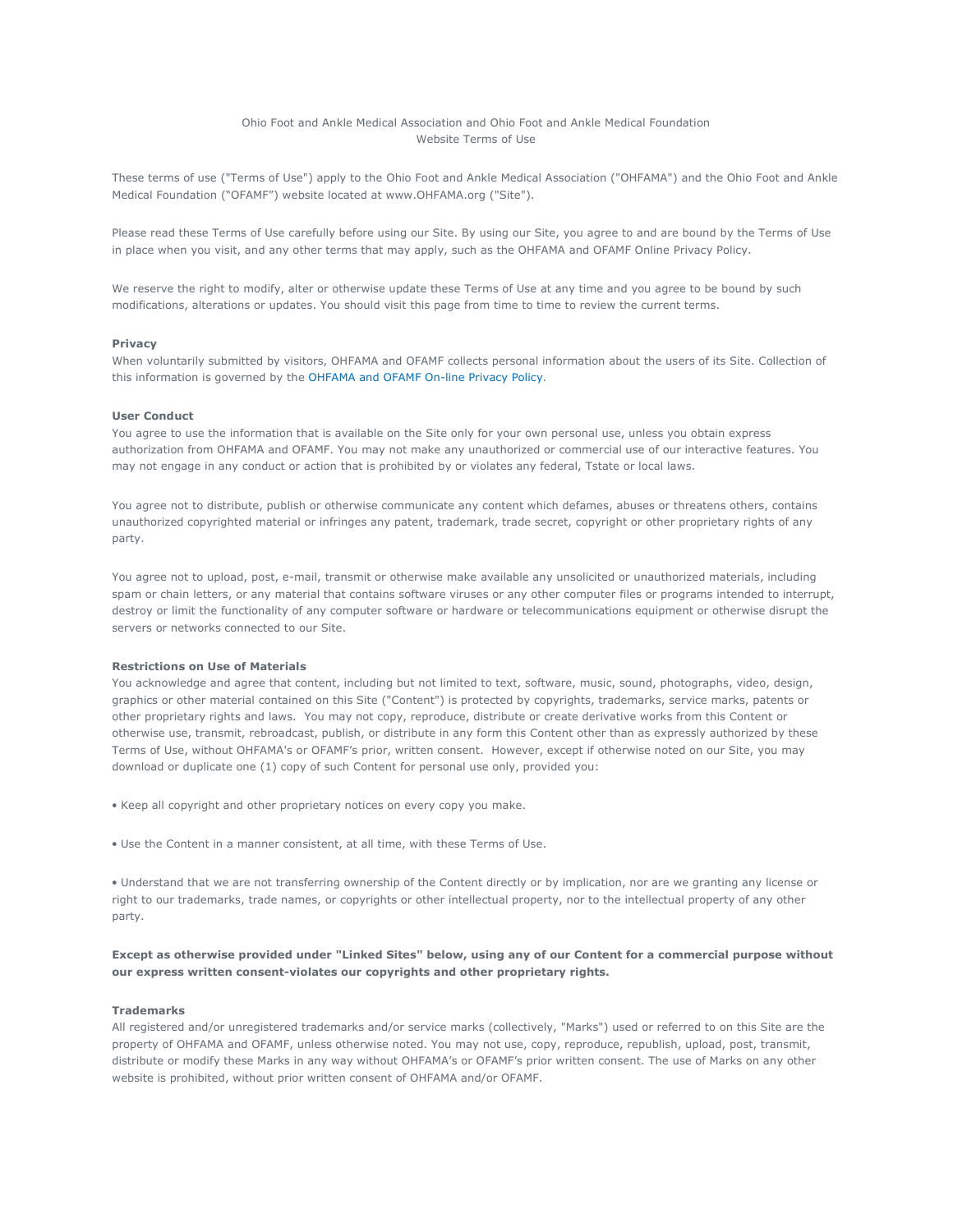#### Submissions

OHFAMA and OFAMF is pleased to receive your comments and suggestions about our Site and the services we provide. However, any information, including comments, suggestions, ideas, notes, drawings, concepts or other materials or information ("Submissions"), that you provide through our Site, or in response to any Content on our Site, will be considered non-confidential, and will become our property.

OHFAMA, OFAMF and its designees may use any Submissions without restriction, and you grant, without limitation, the worldwide, perpetual, royalty-free, irrevocable right to reproduce, modify, edit, publish, make derivative works from and sell and distribute such Submissions in any and all forms and media, now or hereafter discovered, and for OHFAMA and OFAMF to license others to do the same.

If we receive online Submissions that contain personally identifying information about the provider, such as their name, address and telephone number, our Privacy Policy will govern how we will use or disclose this information. Please refer to our OHFAMA and OFAMF On-line Privacy Policy for further information.

#### Reporting Abuse

OHFAMA and OFAMF does not wish to infringe on your copyrights, trademarks, or other property. If you would like to report what you believe may be an infringement or other abuse, please write to admin@OHFAMA.org.

### Limitation of Liability

YOU EXPRESSLY UNDERSTAND AND AGREE THAT OHFAMA and OFAMF SHALL NOT BE LIABLE FOR ANY LOSS OR DAMAGE (DIRECT, INDIRECT, PUNITIVE, ACTUAL, CONSEQUENTIAL, INCIDENTAL, SPECIAL, EXEMPT OR OTHERWISE) RESULTING FROM ANY USE OF, OR INABILITY TO USE THIS SITE, OR RESULTING FROM ANY ERRORS OR OMISSIONS IN THE CONTENT, REGARDLESS OF THE BASIS UPON WHICH LIABILITY IS CLAIMED, EVEN IF OHFAMA AND OFAMF HAS BEEN ADVISED OF THE POSSIBILITY OF SUCH LOSS OR DAMAGE.

NOTE: SOME JURISDICTIONS MAY NOT ALLOW THE EXCLUSION OR LIMITATION OF LIABILITY FOR INCIDENTAL OR CONSEQUENTIAL DAMAGES, SO THE ABOVE EXCLUSIONS MAY NOT APPLY TO YOU.

## Disclaimer of Warranties

While every effort is made to ensure accuracy, OHFAMA and OFAMF makes no warranty that this Site will meet your requirements or that it will be uninterrupted, timely, secure or error-free; nor does OHFAMA or OFAMF make any warranty as to the results that may be obtained from the use of this Site or as to the accuracy or reliability of any information obtained through the Site. YOU UNDERSTAND AND AGREE THAT ANY CONTENT DOWNLOADED OR OTHERWISE OBTAINED THROUGH THE USE OF THIS SITE IS DONE AT YOUR OWN RISK AND THAT YOU WILL BE SOLELY RESPONSIBLE FOR ANY DAMAGE DONE TO YOUR COMPUTER SYSTEM OR LOSS OF DATA THAT RESULTS FROM THE DOWNLOAD OF SUCH CONTENT.

UNLESS EXPRESSLY STATED OTHERWISE, OHFAMA PROVIDES CONTENT "AS IS" AND WITHOUT WARRANTIES OF ANY KIND, EITHER EXPRESS OR IMPLIED, TO THE FULLEST EXTENT ALLOWABLE BY LAW. THIS INCLUDES THE IMPLIED WARRANTIES OF MERCHANTABILITY, NONINFRINGEMENT OF INTELLECTUAL PROPERTY, AND FITNESS FOR A PARTICULAR PURPOSE. IN NO EVENT SHALL OHFAMA OR ITS SUPPLIERS BE LIABLE FOR ANY DAMAGES WHATSOEVER (INCLUDING, WITHOUT LIMITATION, DAMAGES FOR LOSS OF PROFITS, BUSINESS INTERRUPTION OR LOSS OF INFORMATION) ARISING OUT OF THE USE OR INABILITY TO USE THE SITE, EVEN IF OHFAMA HAS BEEN ADVISED OF THE POSSIBILITY OF SUCH DAMAGES.

NOTE: SOME JURISDICTIONS MAY NOT ALLOW THE EXCLUSION OR LIMITATION OF CERTAIN WARRANTIES, SO THE ABOVE EXCLUSIONS MAY NOT APPLY TO YOU AND YOU MIGHT HAVE ADDITIONAL RIGHTS.

### Linked Sites

OHFAMA members and other medical professionals may link to this Site. OHFAMA and OFAMF is not necessarily affiliated or associated with websites operated by sponsors, producers or other third parties that link to or from the Site. We reserve the right to terminate any link or linking program at any time.

#### Indemnification

You agree, at your own expense, to indemnify, defend and hold harmless OHFAMA, OFAMF, its officers, directors, employees, agents, affiliates, distributors and licensees from and against any judgment, losses, deficiencies, damages, liabilities, costs and expenses (including reasonable attorneys' fees and expenses) incurred in connection with any claim, demand, suit, action or